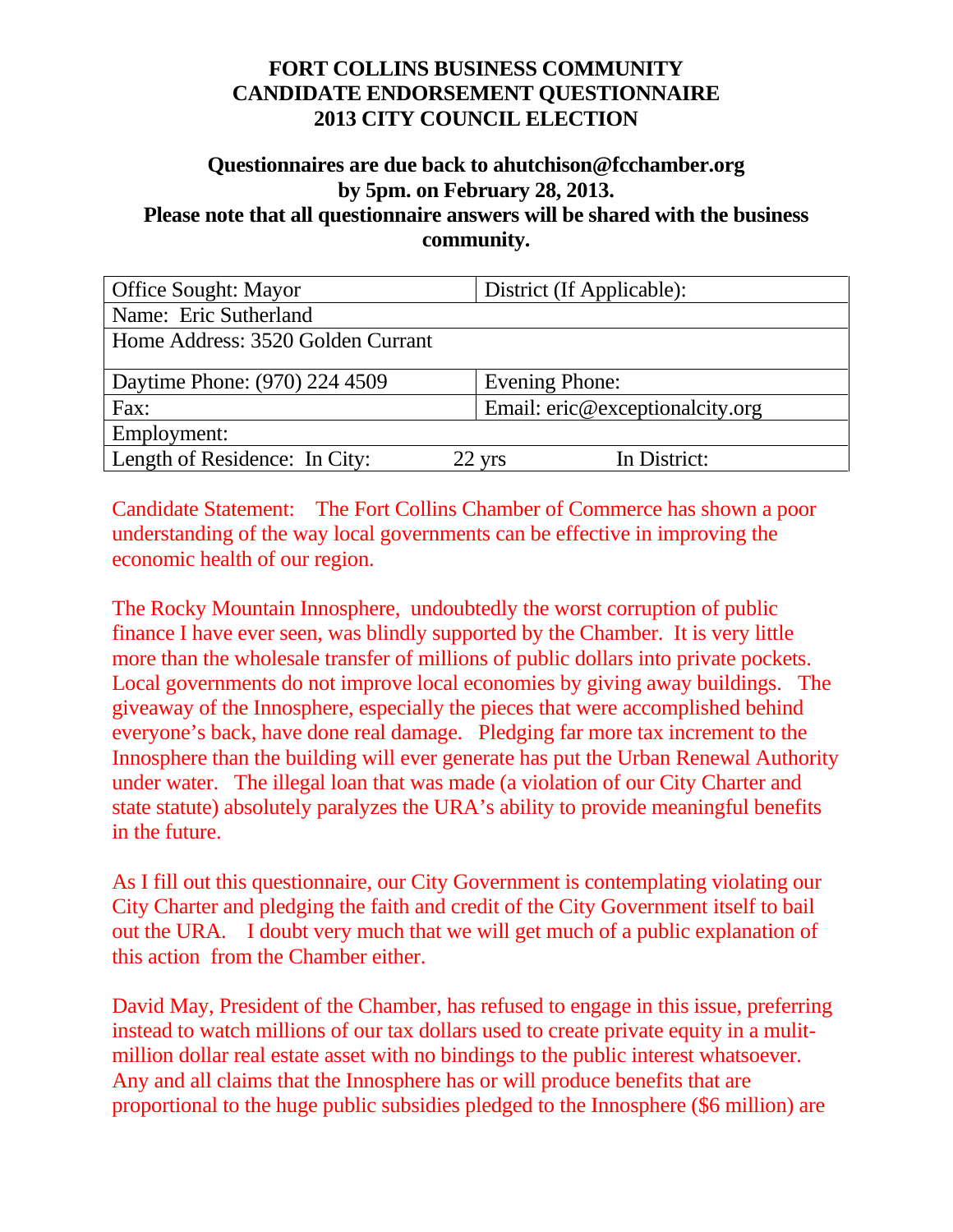speculative at best. At least we can take some solace in the fact that the Chamber is no longer running candidates for local office whose primary campaign theme is how 'business unfriendly' Fort Collins City Government is.

The trespass of the public trust that the Rocky Mountain Innosphere represents is only a small part of the problem. Taking a public dollar and getting \$1.05 in beneficial economic activity is not the easiest thing in the world to do. The Chamber has provided little to know direction about how to do this. Certainly, threatening a long standing business with condemnation (twice) and then retreating does nothing to improve our economic health and has given Fort Collins a huge black eye.

I am providing the responses to this questionnaire very reluctantly. I think anyone and everyone should know candidate's positions on the issues. But I also think an organization such as the Chamber owes the public a response or two when something like the Innosphere gets financed with millions of tax dollars with nothing to show for it. The Chamber has been completely unwilling to say word 1 about this corruption.

# *Please limit responses to approximately 200 words per section.*

- (1) Education: BSME University of Washington 1986
- (2) Past and Present Community Service Including Offices Held:
	- Attended Fort Collins City Council meetings for last 5 years.
	- Attended Platte River Power Authority Board meetings last 3 years
	- Attended Larimer County Board of County Commissioners meetings last 1.5 years
- (3) Past and Present Employment/Business Experience:

- 18 years mechanical and electrical engineering including design, manufacturing, sales & field work. Mostly small businesses and start-ups.

- Owned and operated 3 different small businesses ranging from technical service work to product development of original invetnion/designs.

- (4) Current Employment and Responsibilities:
- Family
- Investments
- Mayor of Fort Collins would be a full time job.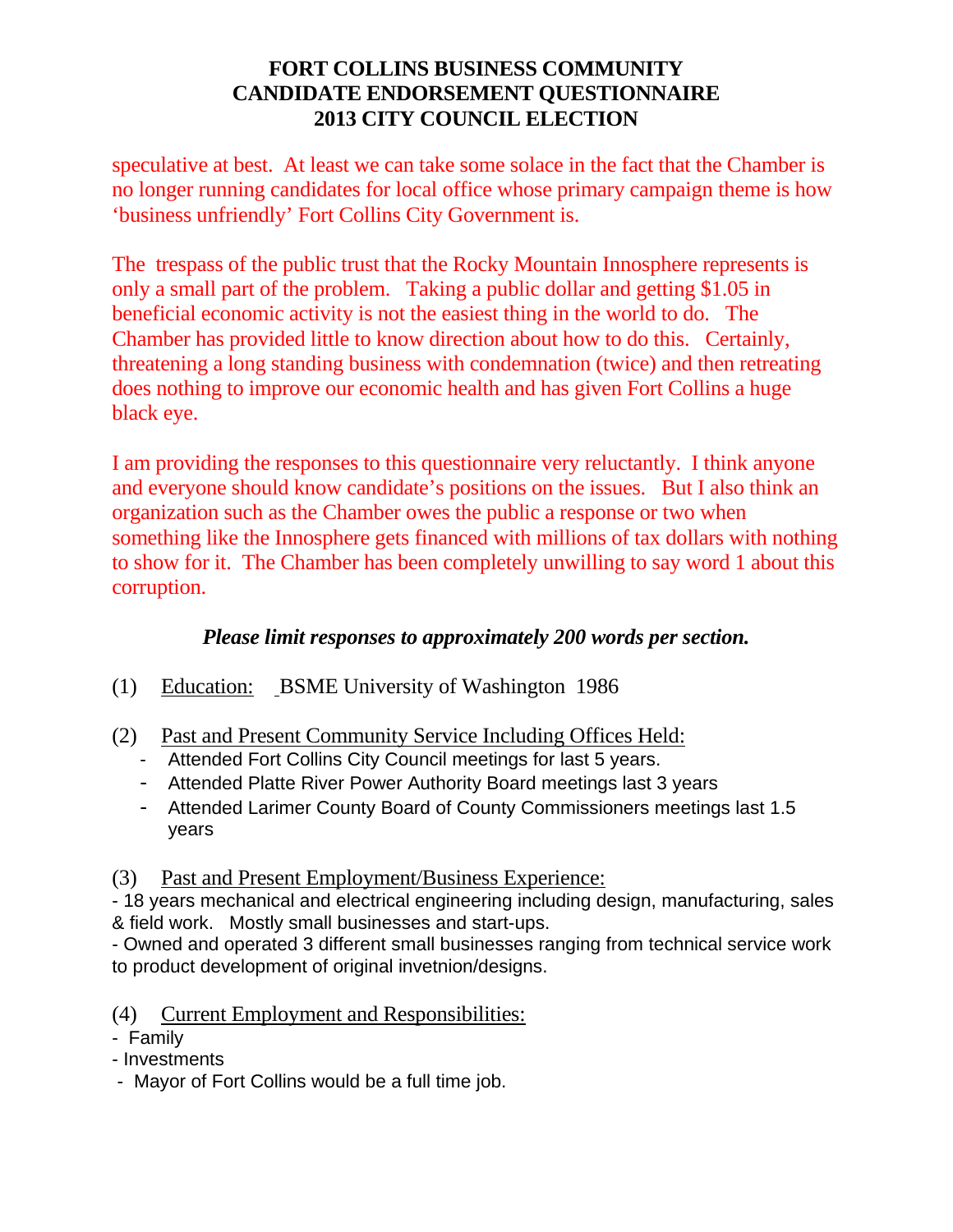#### (5) Specific Qualifications For This Office:

- Attended all but a handful of Fort Collins City Council meetings for last 5+ years. Have read all agendas and most agenda item summaries during this time. Watched approximately 75% of all City Council work sessions during this time.

- Attended all but two Platte River Power Authority Board of Directors meetings since September 2009. Lifelong student of the electric utilities industry.

- Attended multiple citizen advisory board meetings including Electric Board for 2 years (2007-2009).

- Attended, viewed and read minutes and agendas of Loveland, Longmont and Estes Park Council meetings for comparison/insight into Fort Collins City Government.

- Attended approximately half of all Larimer County County Commissioner's Administrative Matters meetings for last 2 years.

#### (6) Why Are You Running For This Office?

Fort Collins can do so much better than we are. Energy, transportation, solid waste .. you name it. The past two years have been characterized by a complete absence of accomplishment … proof positive that a part time Mayor won't cut it for Fort Collins.

We need to start working immediately to ensure the successful operation of an expanded transit system that incorporates the MAX BRT. We need to make sure every dollar we are spending on energy efficieny improvements is doing something. We are spending \$30 million on smart meters yet no one has yet provided a plan for leveraging this investment into real world benefits….

The list is rather lengthy at this point. Fort Collins deserves proactive leadership from its elected leaders. We haven't had it.

(7) What have you done to prepare for election to this office and how you will you conduct yourself if elected to this office? What experiences have you had that makes you qualified to serve in office? On what City Boards and Commissions have you served?

 I'm pretty sure I understand the mechanics of local government as well as anyone else in town. I don't know of many people who have put more time into studying the issues and the possibilities.

 I am certain that I have stopped more mistakes than anyone else around. I know I have saved my fellow electric ratepayers over a million dollars just by ridding the practice of bottom feeding in the REC market. I would have saved much, much more ( i.e. smart meters) save for a chronic lack of effective leadership at City Hall.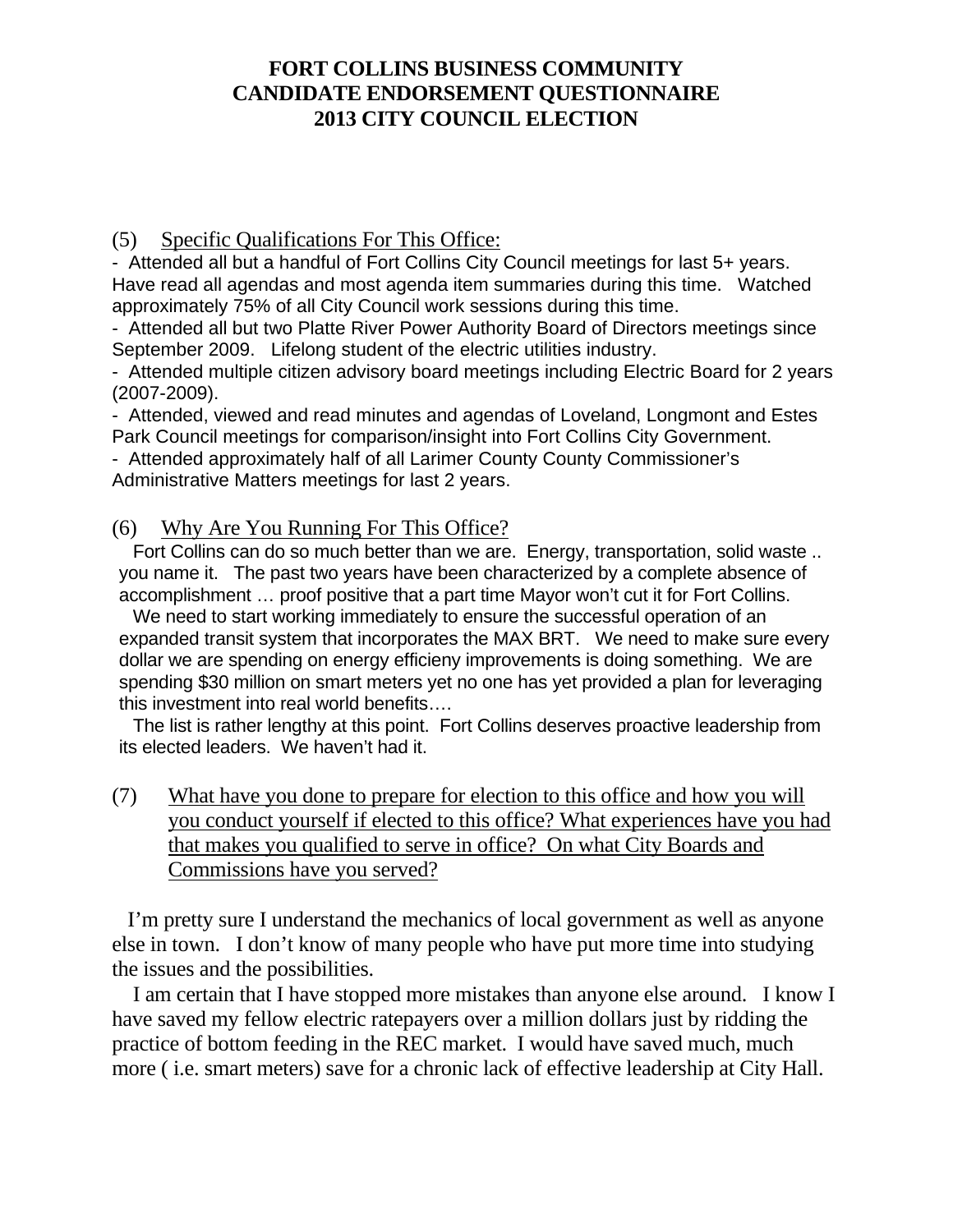(8) If you are elected, what are the top three accomplishments you want to have completed by the end of your term and how will you get them done?

1) Restore trust and integrity to Fort Collins City Government. Misinformation by City staff will not be tolerated. Between the situation with Lieutenant Jim Broderick and all the fabrications created to prop up the multimillion dollar giveaway of the Innosphere, Fort Collins has seen enough dishonesty. Zero tolerance is the only policy that works in this area.

2) Replace the general level of insincerity associated with 'triple bottom line', 'budgeting for outcomes' and all the MBA smart speak associated with so called economic action plans.

 Real change requires real change. The propensity of City Government to engage in delusional navel gazing over the last several years is frightening. When people deal in the realm of real-world possibilities, great things can happen.

3) Bring the talents and energies of all of Fort Collins to bear on the challenges in front of us.

 Our systems of decision making and public engagement can be radically improved by fairly straightforward changes in communications and process. The City organization exists to serve the needs of the citizens that live here. Amplifying their voices in policy discussions will ensure better outcomes.

 I will hold weekly public meetings to hear from the citizens. I will set up electronic venues to make sure their thoughts and ideas – the good ones and the not so great ones – have a chance to be shared with the entire community.

(9) What do you think are the top 3 economic priorities the city government should undertake during the next four years? What role should the City of Fort Collins have in economic development? How will you make the economy a City budget priority?

The top priority for any local government never changes: Provide high quality services at an exceptionally good value to the people paying for them. (i.e. the taxpayers).

 I am astounded at how this simple concept continually escapes the local 'thought leaders' in economic development. Even more astounded at how little else they have to say about how public resources should be applied to economic development activities.

The next step is pretty easy to comprehend as well. Our systems of taxation need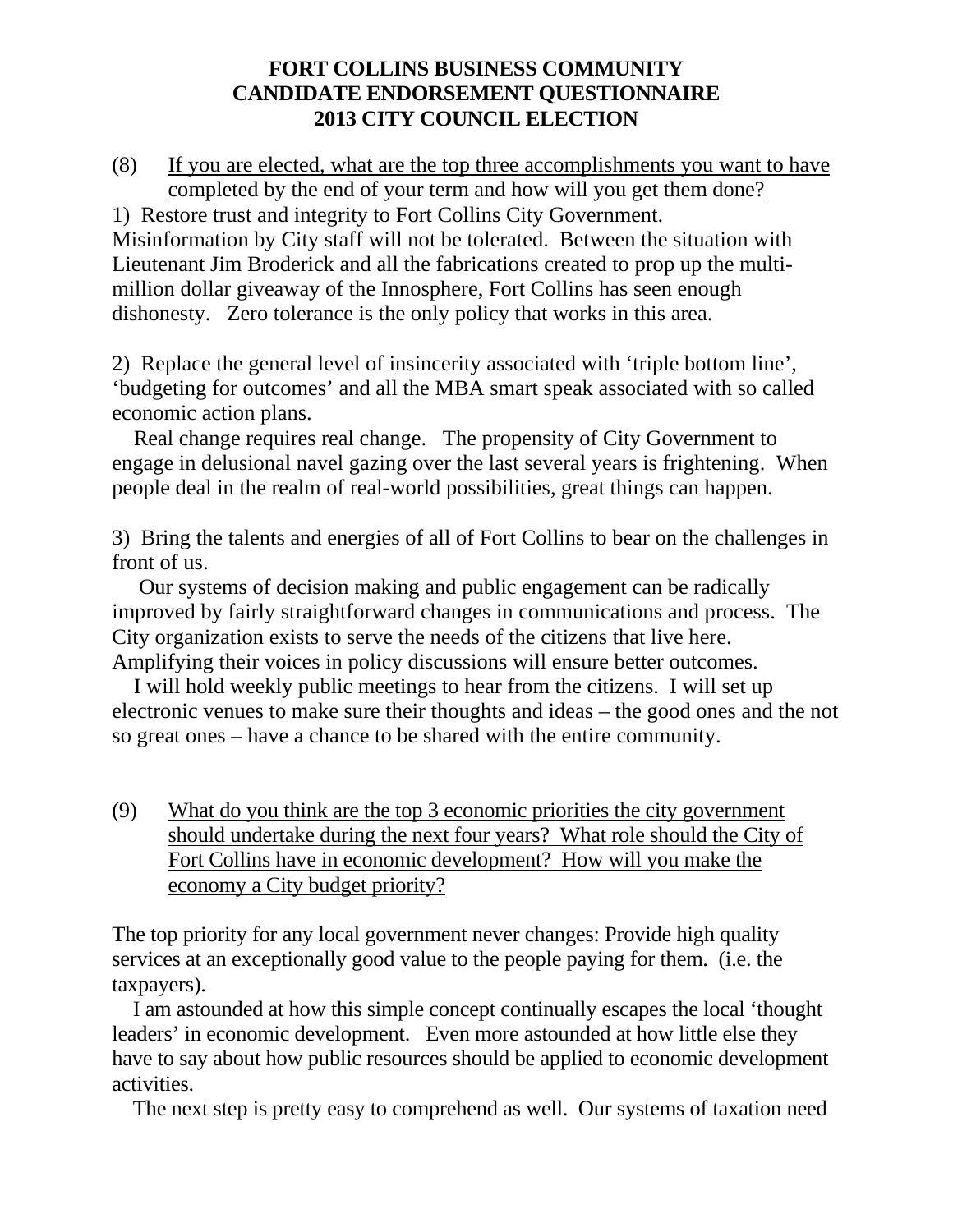to evolve. It is counter productive to tax investment in productivity by primary employers. We could improve the health of our economy by telegraphing our intent to evolve along a solid path to success. This is far preferable to continuing a herkyjerk model of rebates.

 Beyond this basic concept, local governments can pursue public benefits by selectively and prudently applying perturbations to systems of taxation and financing public improvements to greet opportunities as they arise. Providing value to the taxpayers is the key.

(10) How will you make Fort Collins a more Jobs Friendly community? Are you willing to engage with business leaders to discuss these solutions? Please explain how you will stay in touch with business leaders.

Oh dear! Are we 'jobs unfriendly'?

 I don't look at this city this way. I don't look at economics this way. The objective we are looking for  $-$  as a city and a society  $-$  is entraining resources, human and otherwise, toward the betterment of our quality of life and that of the next generation. Fort Collins City Government, in service of the people who pay for it, can do a lot to make that happen.

 Am I willing to engage with business leaders? Let's see here. Would I be working for business people along with all the other people who live here? Absolutely. That was a tough question.

 As far as staying in touch, I would be the most accessible elected official Fort Collins has ever seen. I would wish to set up a weekly drop in meeting on Tuesdays. Sometime between the County Commisioners meetings in the morning and City Council meetings in the evening.

(11) What role should the City of Fort Collins have in the region? What do you believe are the top issues facing Northern Colorado in the next several years?

I had a conversation with a County Commisioner the other day. He told me that in the 2 years that my opponent has been in office, he has approached her for collaboration twice. Both times, she was unwilling to get involved.

 Over that two year time frame I have been to over 50 meetings that Larimer County officials were involved in. One of my sincerest disappointments has been Fort Collins parochialism and unwillingness to take leadership roles in important regional issues.

We have to develop strategies for sustainable transportation systems, sustainable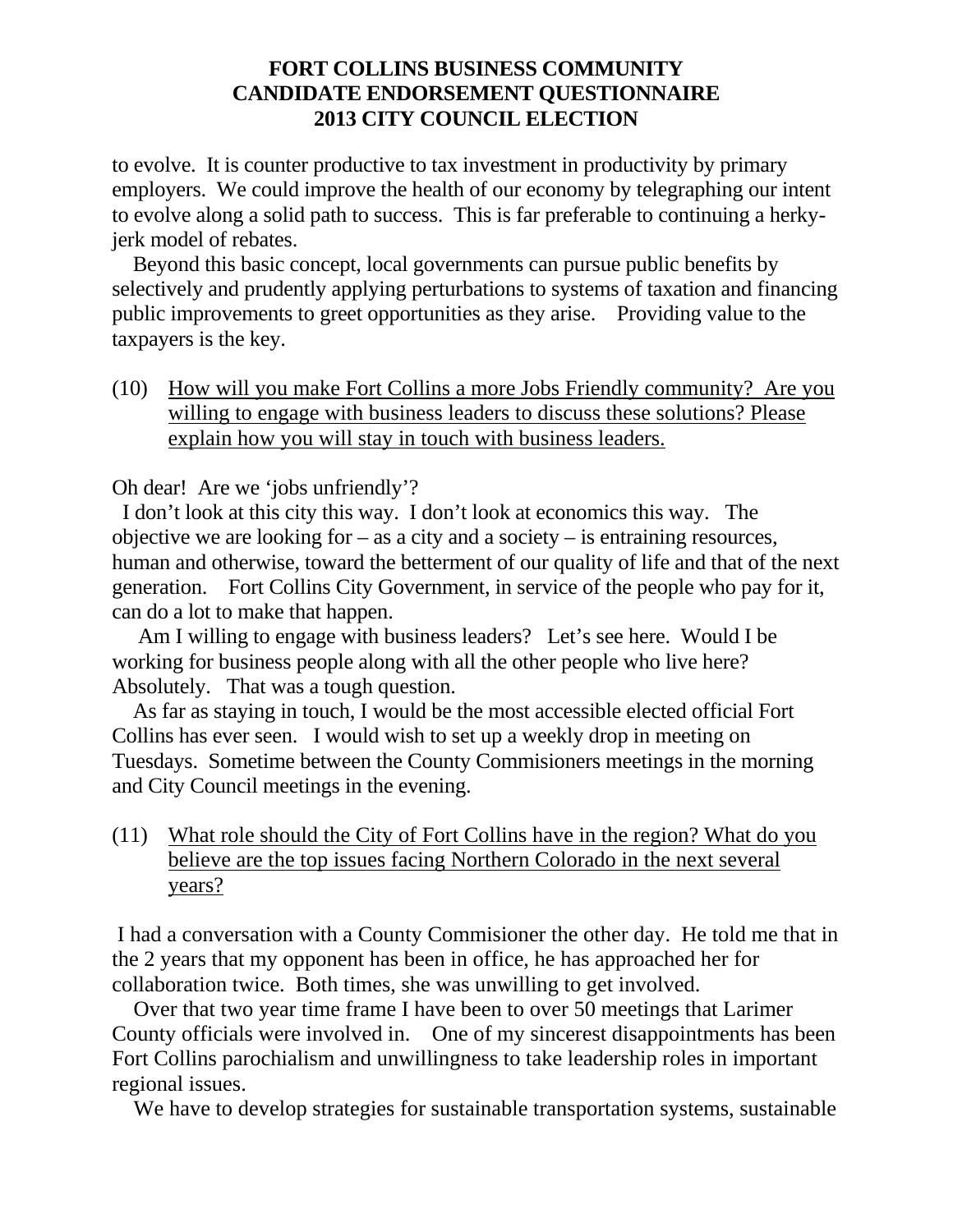energy infrastructure and the preservation of the high quality of life we enjoy for our children. That is going to take real leadership, not the imaginary stuff that is often spoken about at City Hall.

#### (12) Colorado will continue to grow, including our area. How should the City Council plan for growth, if at all?

 Step 1, take these loony projections of 'demographers' and file them where they belong. Projections for colonizing the moon appear to be as scientifically valid as the numbers we are seeing. What Northern Colorado evolves in to is up to Northern Colorado.

We need to evolve our development review process from a system that drives wedges to one that creates optimized outcomes.

Growth should not come at the expense of the people who live here.

 There is a carrying capacity that the resources of this region will support. Exceeding that will create significant downsides for the people ( including myself) who wish to live here for a long time.

(13) What are the top two issues facing city government over the next 4 years and why do you believe they are the most important?

Banning fracking and disposal of cardboard.

(14) What economic tools should the City add to their "tool box" of resources to attract key employers?

 I am happy to point to this very question as proof positive that the Chamber of Commerce just doesn't get it. How many 'key employers' have been attracted to Fort Collins without putting a single scratch in any tool in the box? I can think of a few.

 I think the Chamber needs to answer this question for us. It seems as though they want to compel people to think that it is necessary to do more than we are doing. Do we need, for example, to disadvantage the people who live and do business here to attract more people? I never found that to be an idea with much popular appeal. I think the opposite is true.

Fort Collins is not unique. This has happened all around the country for decades.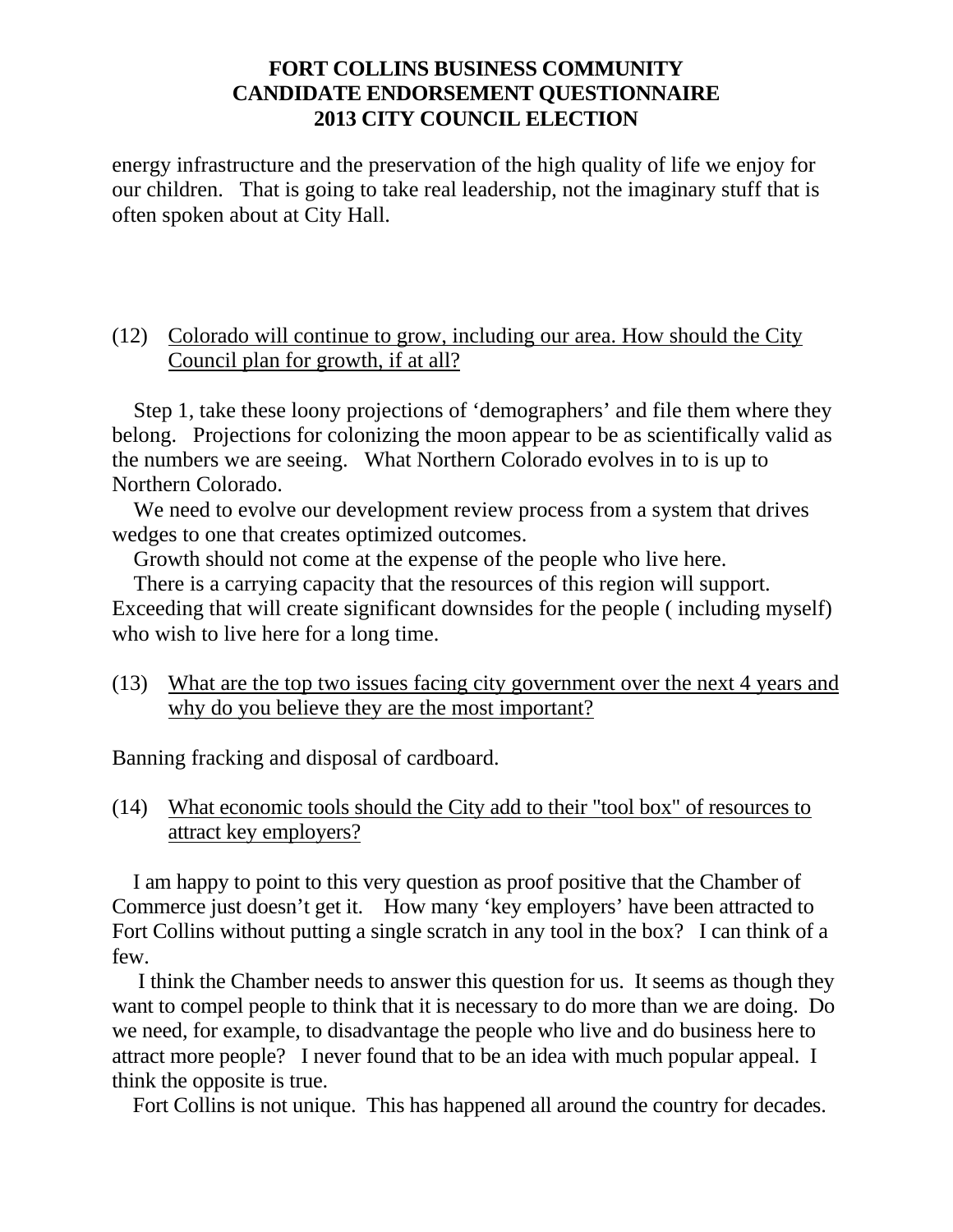As soon as someone is employed in 'economic development', they feel compelled to start goosing the system. The smart people, including the smart Chambers of Commerces, have discovered that evolving to meet the challenges of the  $21<sup>st</sup>$  century are far preferable to goosing. Unfortunately, to much rides on creating the perception of creating results rather than actually doing it.

(15) In recent years, the City Council has been prone to push ahead on issues that are clearly not popular with the public. An example would be trash districting. Though public support was absent, the Council pressed forward with the results being significant negative response by the public and hundreds of thousands of taxpayer dollars spent on consultants and staff time. What would you do to ensure good governance and the prudent use of staff time and resources?

 Can we get an update for the questionnaire by 2015 please? The PILOT trash district thing, although very regrettable, did happen a long time ago. It was an interesting question back in 2011.

 These failures, and there are many of them, all stem from a lack of leadership at City Hall. I don't things have changed much in the past 2 years. I'm running for Mayor to fix that.

(16) The City of Fort Collins already has some of the most rigorous flood control regulations in the country but is proposing even stricter regulations. What is your position on the proposed changes to the Poudre River floodplain regulations?

 Present regs are acceptable. Other issues in stormwater and flooding are more pressing.

(17) The High Park Fire and drought showcased how vulnerable the City is to lack of water storage. What would you do to help the City be better prepared for water emergencies?

 The first sentence in this question is not a true statement. The contamination to the water in the Poudre following the fire was an example of how vulnerable Fort Collins and a lot of other users are to massive water contamination. There is a lot of water storage in Lake Granby. We rely on that. It could also be contaminated by wildfire.

So, to begin with, let's start by framing the issues the right way and asking the